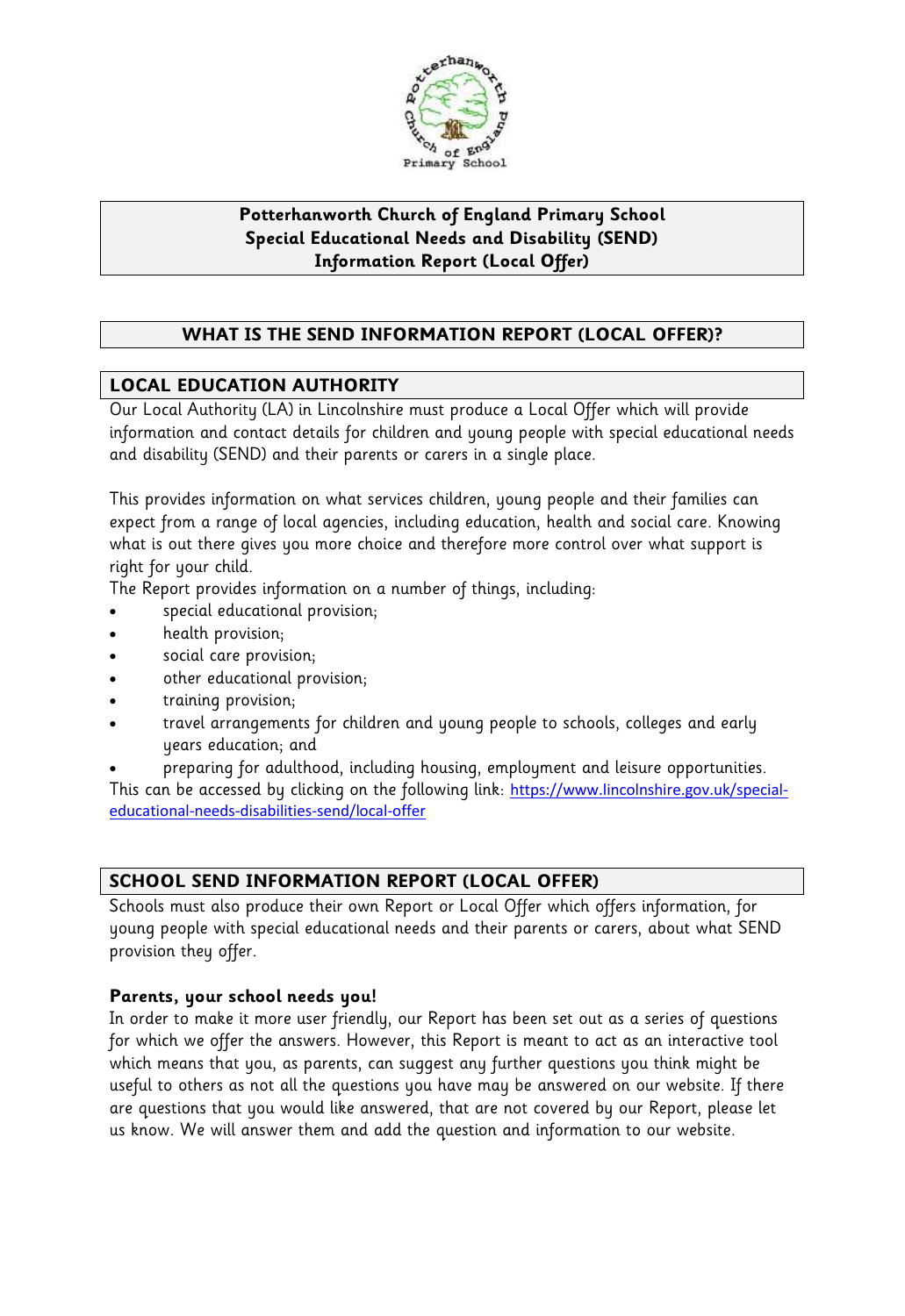### **What should I do if I think my child has special educational needs?**

If you think that your child has special educational needs, please speak to your child's class teacher in the first instance. Alternatively, you can talk to Mrs Collins, the Special Educational Needs Co-ordinator (SENDCO) or Mrs Challinor, the Head Teacher who will arrange a meeting to discuss your child further. Don't worry! Just come and talk to us; we are here to help.

It is crucial that there is an open and honest relationship with our parents or carers and that positive, supportive relationships are built up between the school and you, the parents or carers.

#### **How will the school respond to my concern?**

We will arrange an initial meeting to listen to your concerns; at the end of the meeting a way forward will be proposed. (It is important during the first meeting that you advise the school of anything you can think of that might have led to you to being concerned, giving examples where possible). The class teacher will then arrange for you to meet with the SENDCO, Mrs Collins, to look into your concerns and discuss your child's progress. Another meeting will then be arranged with you to discuss the next steps that might need to be taken.

#### **How will the school decide if my child needs extra support?**

At our school, children are identified as having SEND through a variety of ways including the following:

- Liaison with previous school including pre-school.
- Child performing significantly below age related expectation.
- Concerns raised by Parent.
- Concerns raised by teacher for example behaviour or self-esteem is affecting performance.
- Liaison with external agencies who work with us.
- Health diagnosis through the Community Paediatrician

The decision as to whether or not your child needs support will be made by the SENDCO. This does not mean that your child will necessarily come under the umbrella of 'SEND'. It might just mean that we offer extra support for your child for a period of time and monitor closely the progress being made.

If it is decided that your child has SEND, and would benefit from extra support in school, then we will arrange a meeting to discuss this with you. This will be as a result of an informal assessment carried out in school and after discussion with your child's class teacher and other adults who work with him/her. It might be also that the SENDCO suggests a formal assessment of your child by the specialist teacher support team or another outside agency who work closely with our school. Written parental permission is required for all assessments, or help, involving outside agencies.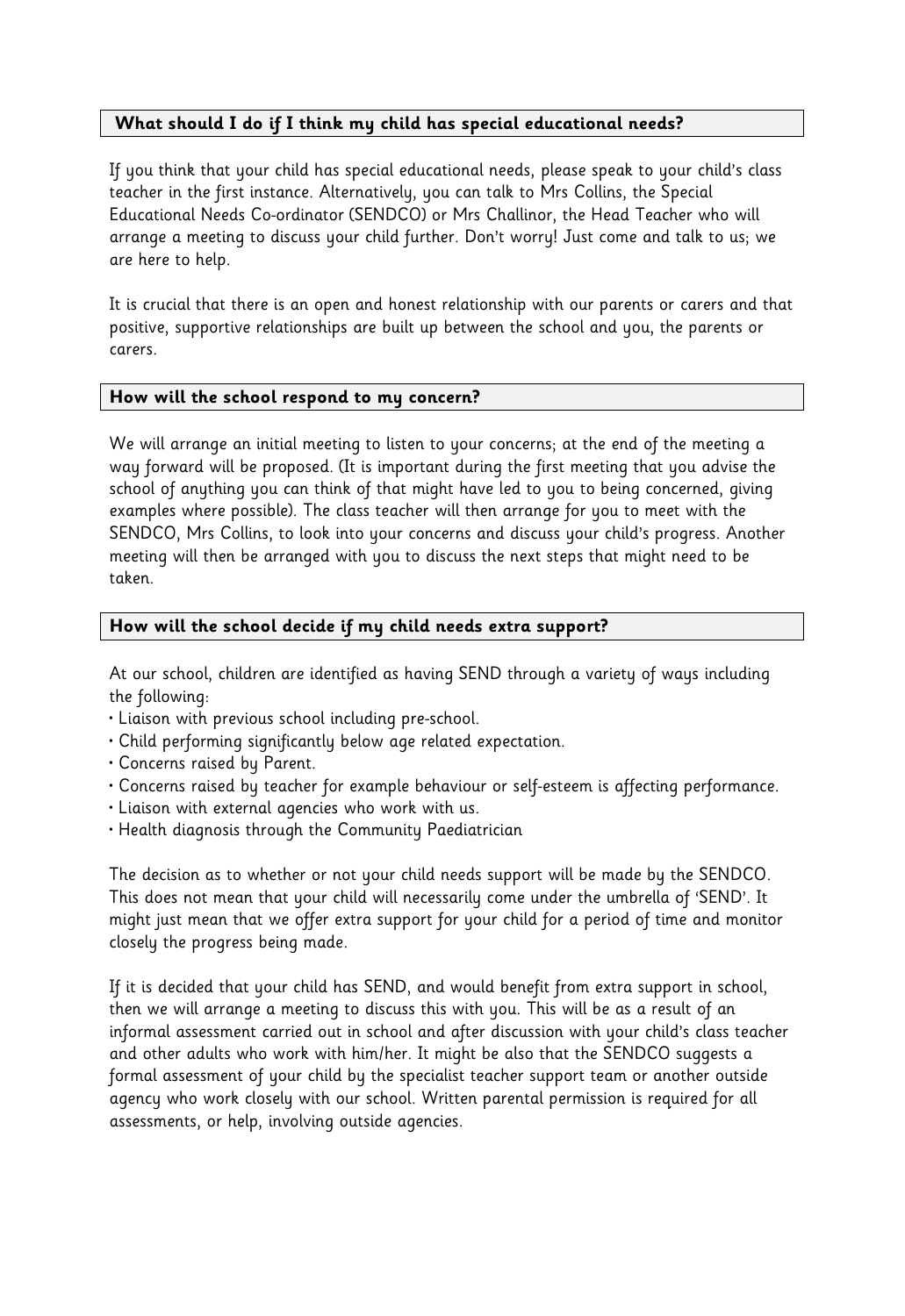#### **What will the school do to support my child?**

Quite simply, we assess your child's needs and then plan support for your child. This is part of what we call our 'Provision Mapping'. This means that the provision of all children who have SEND, and some who are being monitored, will appear on a whole school 'Provision Map' or timetable. Mrs Collins, our SENDCO, oversees all support and progress of any child requiring additional support across the school. We assess and evaluate the provision we offer to our children on a termly basis to check their progress. If we feel that progress is still slow, and that other support is needed, we will amend the initial provision.

The class teacher will oversee, plan and work with each child with SEND in their class to ensure that progress in every area is made. There may be a Teaching Assistant (TA) working with your child either individually or as part of a group, if the class teacher feels that this is necessary.

In addition, your child might be included in one of a range of intervention programmes that the school offers. This may be a one to one programme or a small group intervention. However, this will be explained to you by the class teacher and/or the SENDCO. The frequency of any intervention, or extra support, will be down to the discretion of the class teacher and/or the SENDCO and will be based on your child's specific needs.

Each member of staff in our school who work with our children on any support or intervention programme has a timetable clearly showing the time allocated to support each child or group of children.

#### **Who will support my child in school?**

Both our teaching and non-teaching staff are excellent at evaluating the effectiveness of any support given within the classroom and any interventions that take place. This evaluation is fed back to Mrs Collins on a termly basis.

We are also extremely fortunate in our school to have a number of experienced and highly qualified TAs who can also offer specialist support in areas such as precision teaching, growth mindset, thinking skills, RALT and talk-time. A skills audit of all our TAs supports this.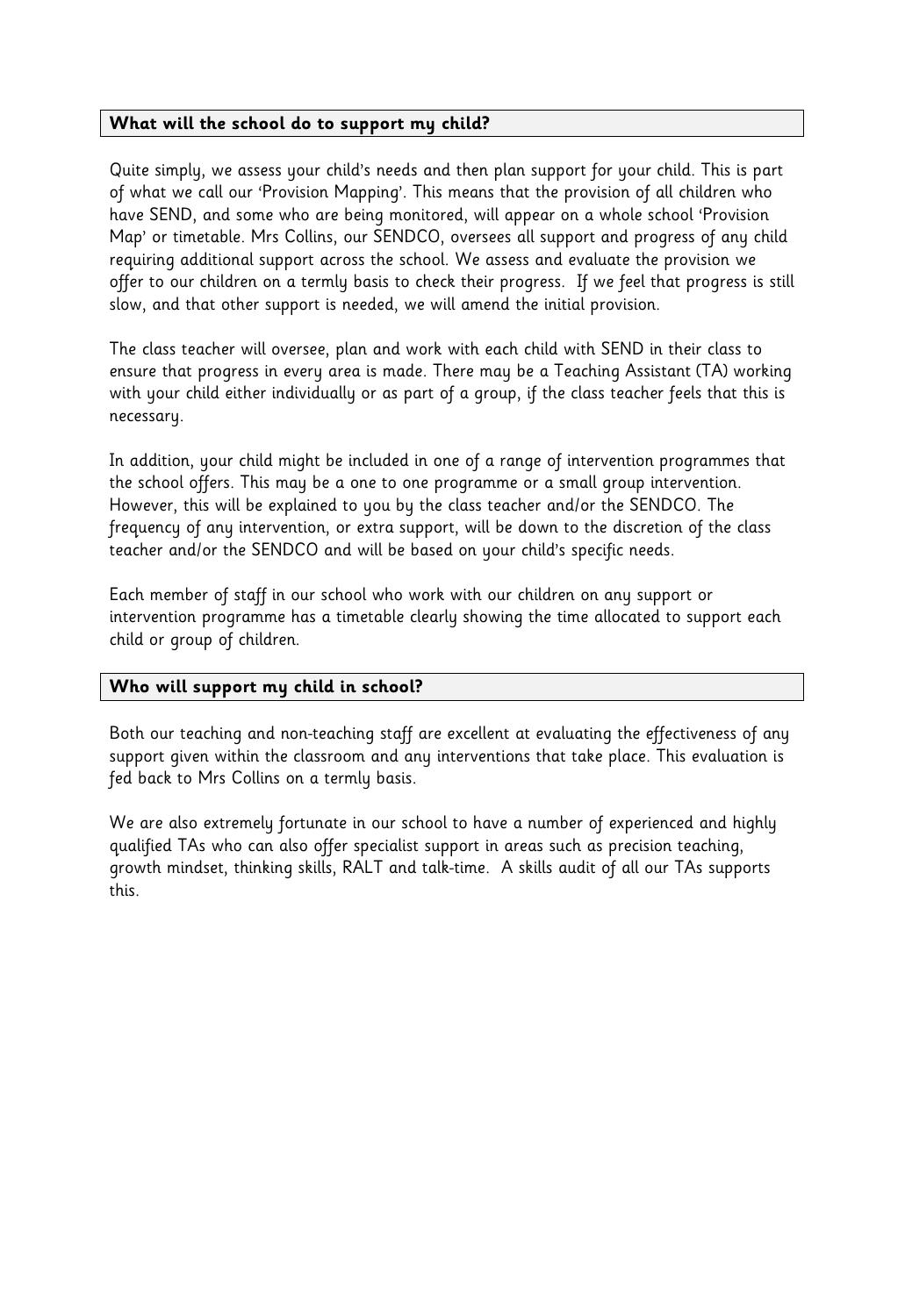### **What training and experience do staff have for the additional support my child needs?**

Our SENDCO, Mrs Collins is an experienced teacher who has worked with children of all abilities throughout her career. She completed the National Award for Special Educational Needs Co-ordination: learning outcomes in 2019 - a Masters-level qualification that became law for new SENDCOs in mainstream schools to gain within three years of taking up the role.

These are the many courses that our teaching assistants have attended that result in a myriad of skills being bought to the classroom to support children with SEND. These are detailed below:

- Autism awareness
- BA(Hons) Primary Education
- Behaviour and conflict resolution
- Class and individual anger management
- Health and safety Team Teach
- First Aid
- Phonics
- Paediatric First Aid
- ADHD level 1
- Talking Time
- Puberty
- CACHE Level 3 diploma in childcare & education.
- Dyslexia
- Colourful Semanticcs
- Precision Teaching
- Speech, Language and communication
- Inclusion
- Understanding Trauma and Development

### **Who else might be involved in supporting my child?**

In addition to staff in this school supporting your child, we also work with outside agencies. These are the agencies and key personnel we work with.

- Specialist Teaching Team (STT)
- Educational Psychologist (Ed Psych)
- Speech and Language Therapy (SALT)
- Grief and Loss Counselling Centre
- Sensory Education and Support Service
- Working Together Team (WTT)
- Healthy Minds and Young Minds
- Sensory Education Support Team (SEST)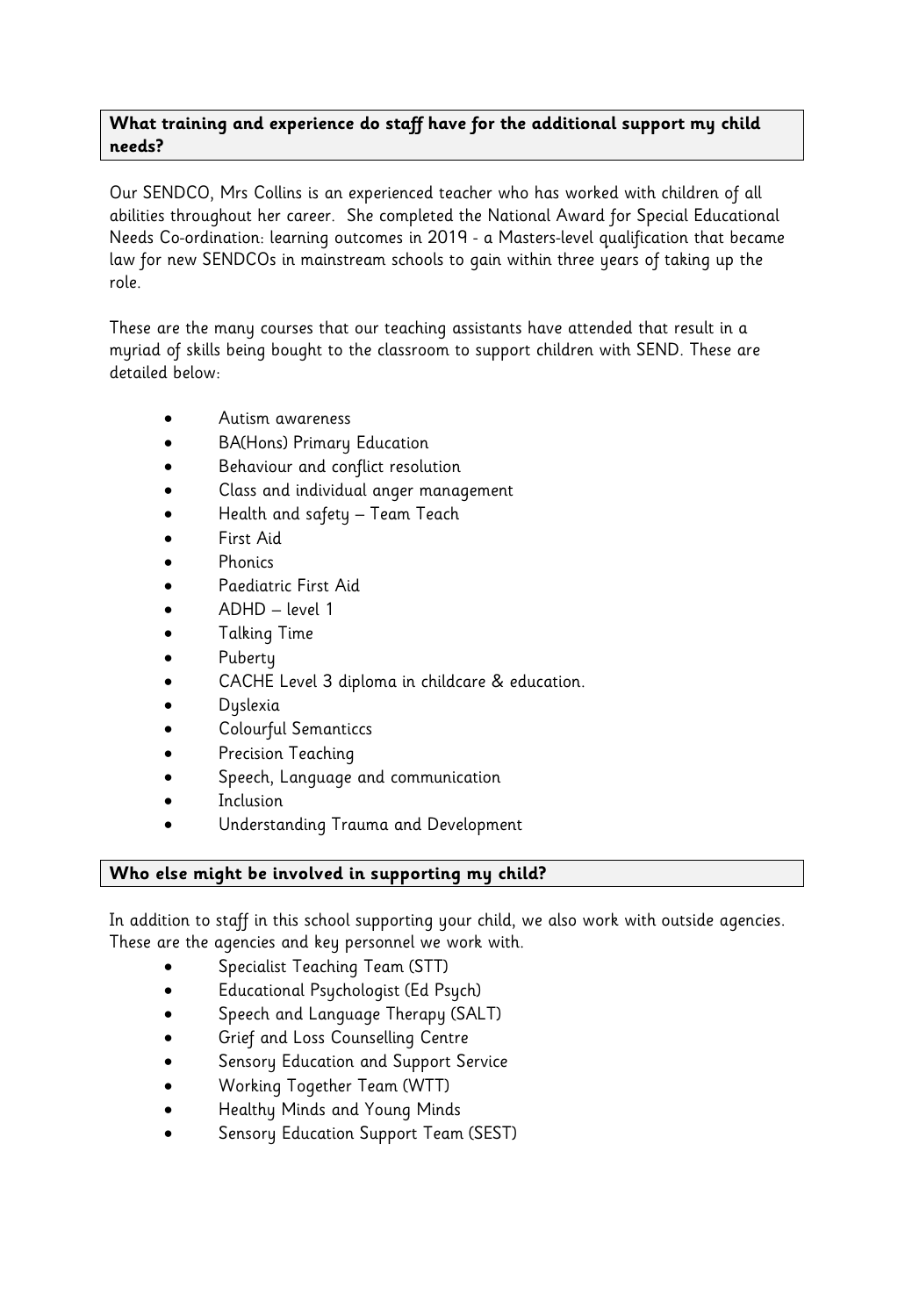There are other outside agencies that are there to help us as well as you. More details of other outside agencies can be found on the Local Authority (LA) website under the heading 'Local Offer'.

### **What support will be there for my child's emotional and social well-being?**

We not only support children who need academic intervention, we also work very closely with children to support their emotional and social well-being. We have a caring, understanding and experienced team who believe high self-esteem in children is crucial to their personal, social and emotional well-being and development.

The class teacher has overall responsibility for the pastoral, medical and social care of every child in their class, therefore this would be the parents' first point of contact. If further support is required the class teacher liaises with the SENDCO for further advice and support. This may involve working alongside outside agencies. The school also has a number of experienced teaching assistants who work under the direction of the SENDCO, with vulnerable children during the school day.

Throughout each term, we focus on our school values and Social and Emotional Aspects of Learning, or SEAL for short. The focus we place on promoting our school values and SEAL is extremely important in order for our children to interact with each other, as well as adults within the school or in the wider community, in a mature, respectful, thoughtful and positive manner. It is through this programme that we approach bullying; this is discussed in a positive way by teaching children what to do rather than just focusing on what not to do.

The school has a policy regarding the administration and managing of medicines on the school site. Parents or carers need to contact the School Office if medication is recommended by Health Professionals to be taken during the school day. On a day to day basis, the Administrative Staff, Mrs Parry and Mrs Mulcahy generally oversee the administration of any medicines. As a staff we have regular training and updates of conditions and medication affecting individual children so that all staff are able to manage medical situations.

Support is also offered in our school for Grief and Loss. Members of the school staff have received training on how to support children during times of grief and loss. However, although support if offered, no support is given without discussing this with the parent/s of a child and after obtaining their permission.

As a school we have a very positive approach to all types of behaviour with a clear reward system that is followed by all staff and pupils. If a child has behavioural difficulties a Behaviour Learning Plan (BLP) is written to identify the specific issues, put relevant support in place and set targets.

After any behaviour incident we expect the child to reflect on their behaviour with an adult. This helps to identify why the incident happened and what the child needs to do differently next time to change and improve their behaviour. The incident is recorded in our Behaviour Log.

Attendance of every child is monitored on a daily basis by the School Office. Lateness and absences are recorded and reported upon to the Head teacher.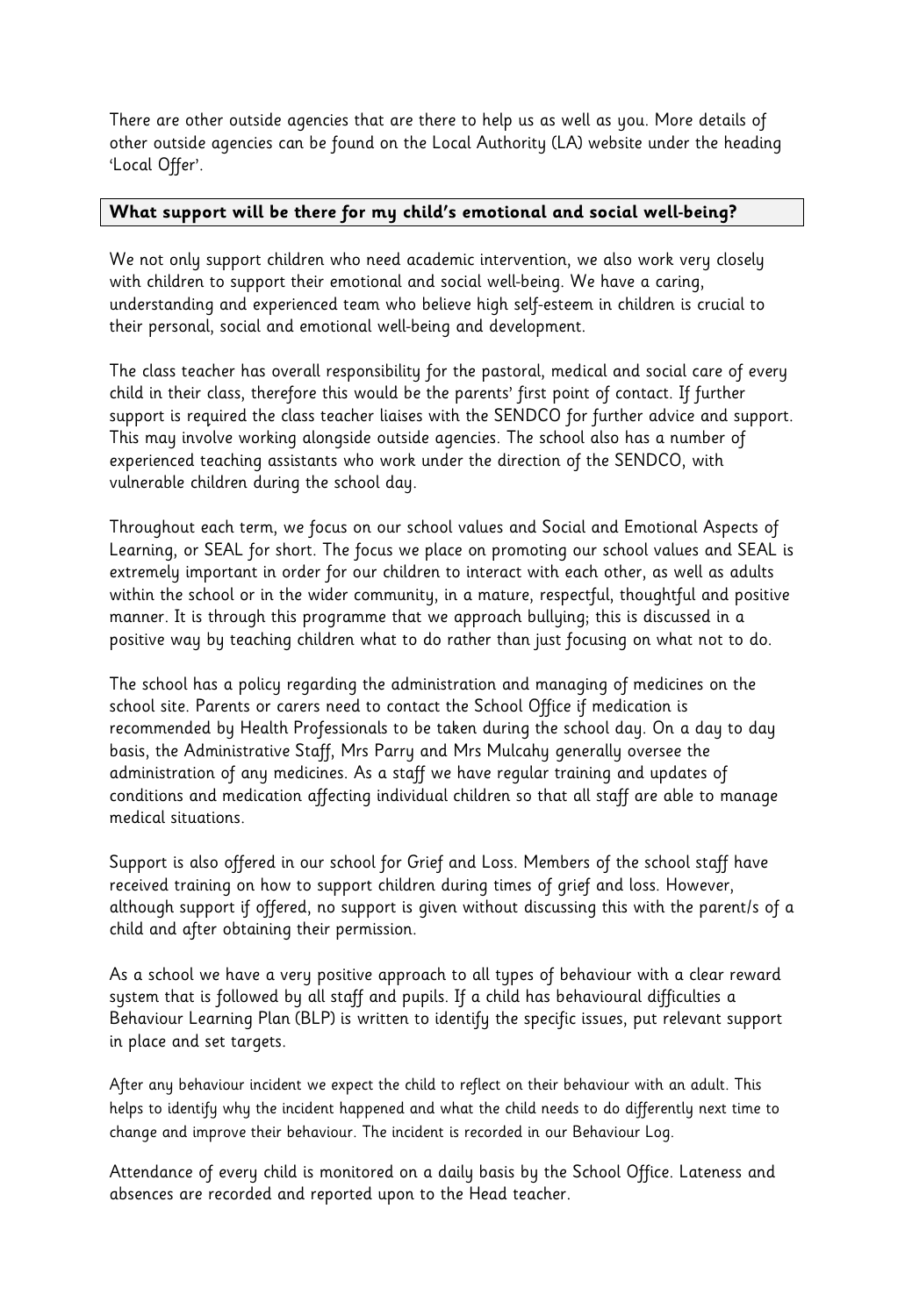### **What opportunities will there be for me to discuss my child's attainment and achievement? How will I know how well my child is progressing?**

You are welcome to come and chat with us at any time although, on occasions, it will be necessary to arrange a meeting. However, the class teacher meets with parents or carers on a termly basis as part of a Parents' Evening. This is an opportunity to discuss your child's needs, support and progress. In addition, if your child has SEND, you will meet the class teacher and/or SENDCO to discuss your child's progress and the targets that have been set for your child. These SEND reviews, as they are called, take place in Terms 2, 4 and 6.

During Parents' Evening, SEND Reviews or any other informal meetings that you may request, we can offer advice and practical ways that you can help your child at home.

If your child has a SEND, they may have an Individual Education Plan IEP) which will have individual targets. The IEP is discussed with parents or carers during a meeting with the class teacher and/or SENDCO during Terms 2, 4 and 6. During these SEND reviews, parents or carers are given a copy of the IEP.

It is essential that a partnership built on honesty, openness and trust is developed between parents or carers and teachers/SENDCO. With parents or carers working in partnership with us and helping their child at home, progress can be so much greater. This in turn will help your child's self-esteem and confidence. So please communicate with us regularly. In order to help with this, we operate a home/school link book which your child will bring home daily so that comments from parents or carers and teacher can be shared and responded to when needed.

Mrs Collins, the SENDCO, is always happy to discuss at any time the support given to your child in more detail and anything you can do at home to further help your child's progress.

### **How will my child be involved in the process and be able to contribute their views?**

One of the benefits of a small village primary school is that we know our children very well. We value and celebrate each child being able to express their views on all aspects of school life. This is carried out through the School Council, SEAL days and classroom interaction throughout the year.

Staff involved in interventions will work with a number of different children and talking to the children, and understanding any worries or/and concerns they may have, is a crucial part of the work that they do.

All children in our school have targets that they work on. These might not necessarily be related to the curriculum but may also be targets linked to personal and social development.

In addition, prior to every meeting to discuss the special educational needs of your child, the child's views are asked for. These can include how they feel they are progressing, what they find challenging in school and any concerns they may have. This is added to the IEP.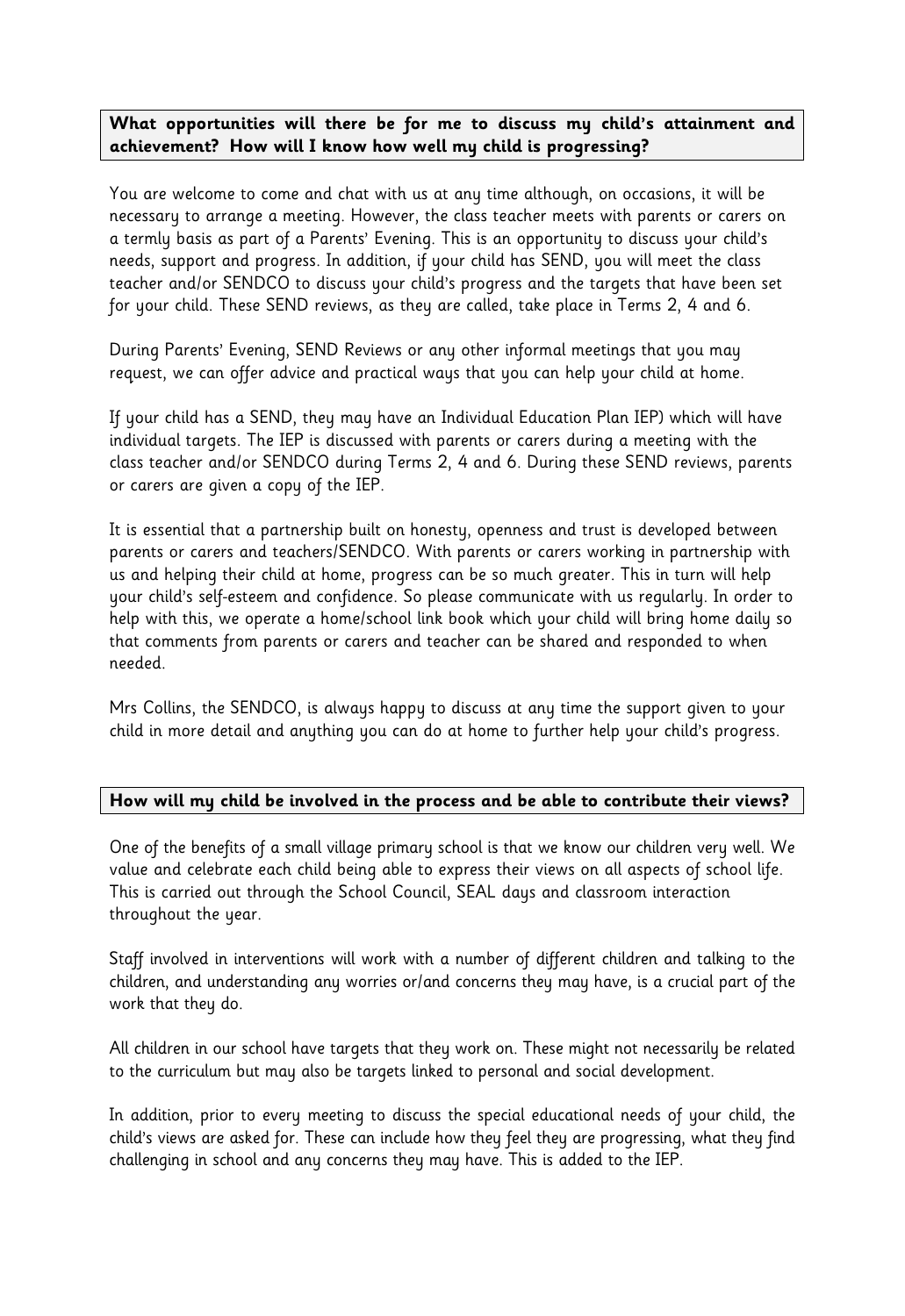#### **How will the curriculum be matched to my child's needs?**

It is the responsibility of the class teacher, through what we call 'Quality First Teaching', to ensure that all work within the class is appropriate to all children whatever their ability. This might mean that in a lesson there may be different levels of work set for the class. This is called differentiation; the benefit of differentiation is that all children can access a lesson and learn at their level.

If your child needs support within the classroom, they will usually work in a small group with a teaching assistant or class teacher working with them for part, or all, of the lesson. Sometimes we use intervention programmes to pre-teach i.e. to introduce the children to what will be taught the following week. We have found that for children who lack confidence this approach has raised their self-esteem as they are able to answer questions in class. This has been particularly successful when introducing a new science unit of work or in our cross-curricular lessons.

We also offer intervention programmes where opportunities are available for objectives taught in the classroom to be consolidated.

#### **How does the school know how well my child is doing?**

As a school we measure children's progress in learning against National Expectations and age related expectations. Class teachers continually assess each child and note areas where they are improving and where further support is needed. This is called 'Assessment for Learning' or AfL.

We have a data tracking system which we use to track our children's progress from entry in reception right through to Year 6. For the Early Years Foundation Stage (EYFS), children's attainment is categorised into the 17 Early Learning Goals (ELGs) which are part of the EYFS Profile. Children who are not making expected progress are picked up through data review meetings with the class teacher and Head Teacher. In this meeting, a discussion takes place concerning why individual children are not making expected progress and what further support can be given to aid their progression.

When the child's IEP is reviewed by the class teacher, TAs and SENDCO, comments are made against each target to show what progress the child has made. If the child has not met the target, the reasons for this will be discussed, and the target may be adapted into smaller steps or a different approach may be tried to ensure the child does make progress. In addition, children with SEND my be tested in terms 2, 4 and 6 on their reading and spelling progress. It might also be that assessments are carried out by outside agencies such as specialist teacher support. Once the assessment by an outside agency has been made, a report is set to our school and any recommendations made in the report are added to your child's IEP.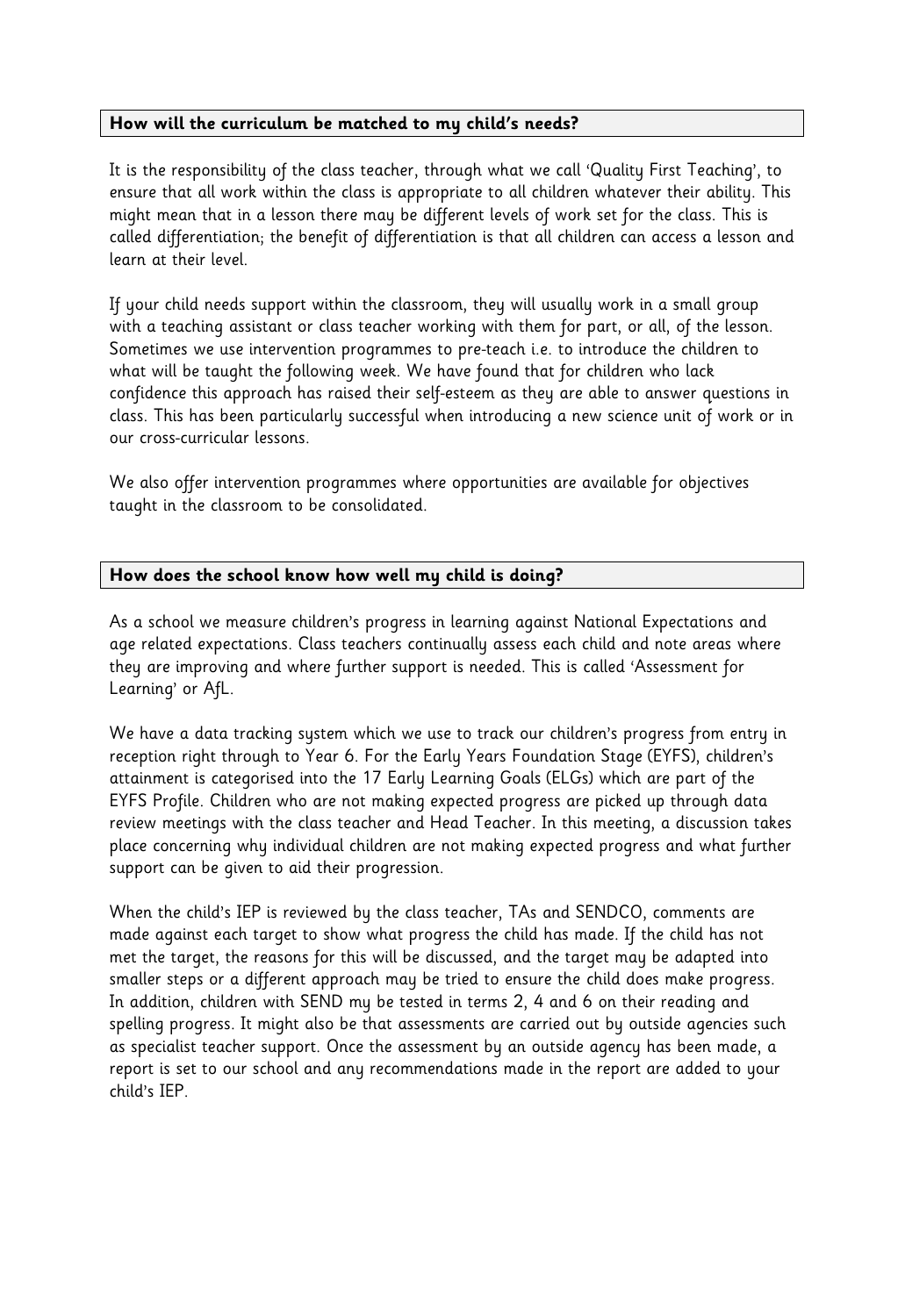### **How will my child be included in activities outside the classroom including school trips?**

Parents or carers are always welcome to help with school trips and also with the wide range of sporting activities that we are involved in. Requests for help are sent out by the member of staff who is co-ordinating the trip or activity so please join in.

All our children are included on our school trips; any medical needs are catered for with experienced staff accompanying the children to cover specific needs.

All our after school clubs are inclusive. However, some of our clubs are restricted by the number of children we can take and we offer places on a first-come, first-serve basis. Your child's place can only be assured if the appropriate form is completed and submitted by the deadline.

#### **How accessible is the school environment? How accessible is the curriculum?**

Our school has a disabled access and a toilet that caters for those with a disability. We also have a shower in our infant toilet.

Our curriculum is accessible to all. If required, we can offer electronic equipment to aid learning such as an I Pad or laptop. We have also had experience with accommodating parents or carers and children whose main language is not English.

#### **How will the school prepare and support my child to join the school?**

Before your child starts school in the Reception class, we organise familiarisation visits for the children and meetings for parents or carers. This is really important to familiarise the children to new routines and also to meet their new class teacher. We also have a class swap towards the end of the school year for those children already at school. If your child joins at any time after initial entry at four, we will arrange a familiarisation visit when your child can meet the rest of the class and members of staff.

If your child has been identified as having a SEND prior to entering school, an initial meeting may be arranged in the first term, once your child has settled, to discuss the provision the school has put in place. This will be with the SENDCO and /or class teacher.

Please be assured that transition for children with additional needs is well supported by our school. We understand that this can be a worrying time for both parents and children but we work closely with outside agencies involved, pre-school/previous school in order to ensure that the move is as smooth as possible. However, if you have any concerns or worries, please speak to Mrs Collins the SENDCO or Mrs Challinor, the Head Teacher.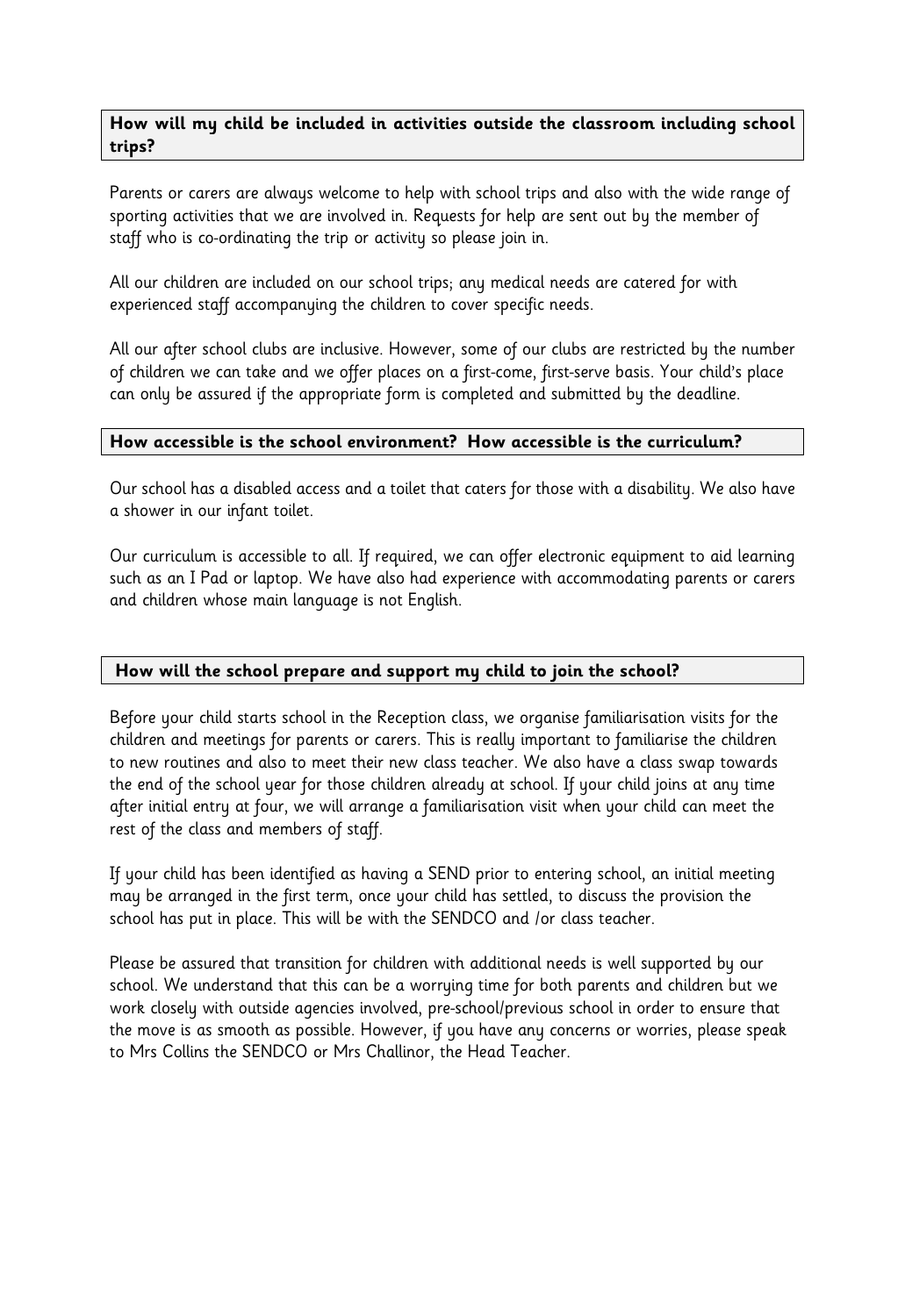### **How will the school prepare and support my child to transfer to a new setting/school/college?**

We have a class swap towards the end of the school year for those children already at school. This is an opportunity for your child to meet their new class teacher and familiarise themselves with new routines and/or layouts. If your child joins at any time after initial entry at four, we will arrange a familiarisation visit when your child can meet the rest of the class and members of staff.

For transfer at age 11, all secondary schools offer at least one familiarisation day for Year 6 pupils as well as taster days in Year 5. Any pupil in Year 5 can go to a taster day at any state school in the local area and information about these, are sent to you well in advance. (For independent schools, taster days and transfer arrangements will need to be arranged with the school directly).

For children with SEND, a transition meeting is held between Mrs Collins (our SENDCO) and the SENDCO of the receiving school. All information in your child's SEND folder will be passed on to the receiving school.

### **How can I be involved in supporting my child?**

This is such an important question and one which we take very seriously in our school. We all work very hard, as staff, to ensure that your child has the support that they need but we cannot do this as successfully as we would like without the full support of our parents or carers.

Help with reading is vitally important. Ideally, we would like children to read at home every night but we are realists! However, four or five times a week would have an enormous impact on the progress your child makes in school. All reading should be recorded in the Home Link books which the school provides. For younger children this will be recorded by parents or carers, but for older children in Years 3 to 6, we would expect either you, or your child, to record any reading done at home.

It is not only the reading skills of the child that are important but also their understanding of the text read so a little chat with your child about the book will ensure a deeper understanding of the text rather than just reading the words on the page. Questions you might ask could include who are the characters in the book? Which character is your favourite and why? Where is the story set? What has happened in the story so far? What do you think might happen next?

You could also help with the spelling homework that is handed out, normally weekly, in Key Stages 1 and 2. Learning the spellings is only part of the task. We then encourage the children to use and apply in their writing what they have learnt. So, using the spellings and asking your child to write a sentence including one spelling is a good exercise to do with them. These can also be recorded in your child's Home Link book. Helping your child in learning their times table facts by 'rote' and then in a random order will also support their learning.